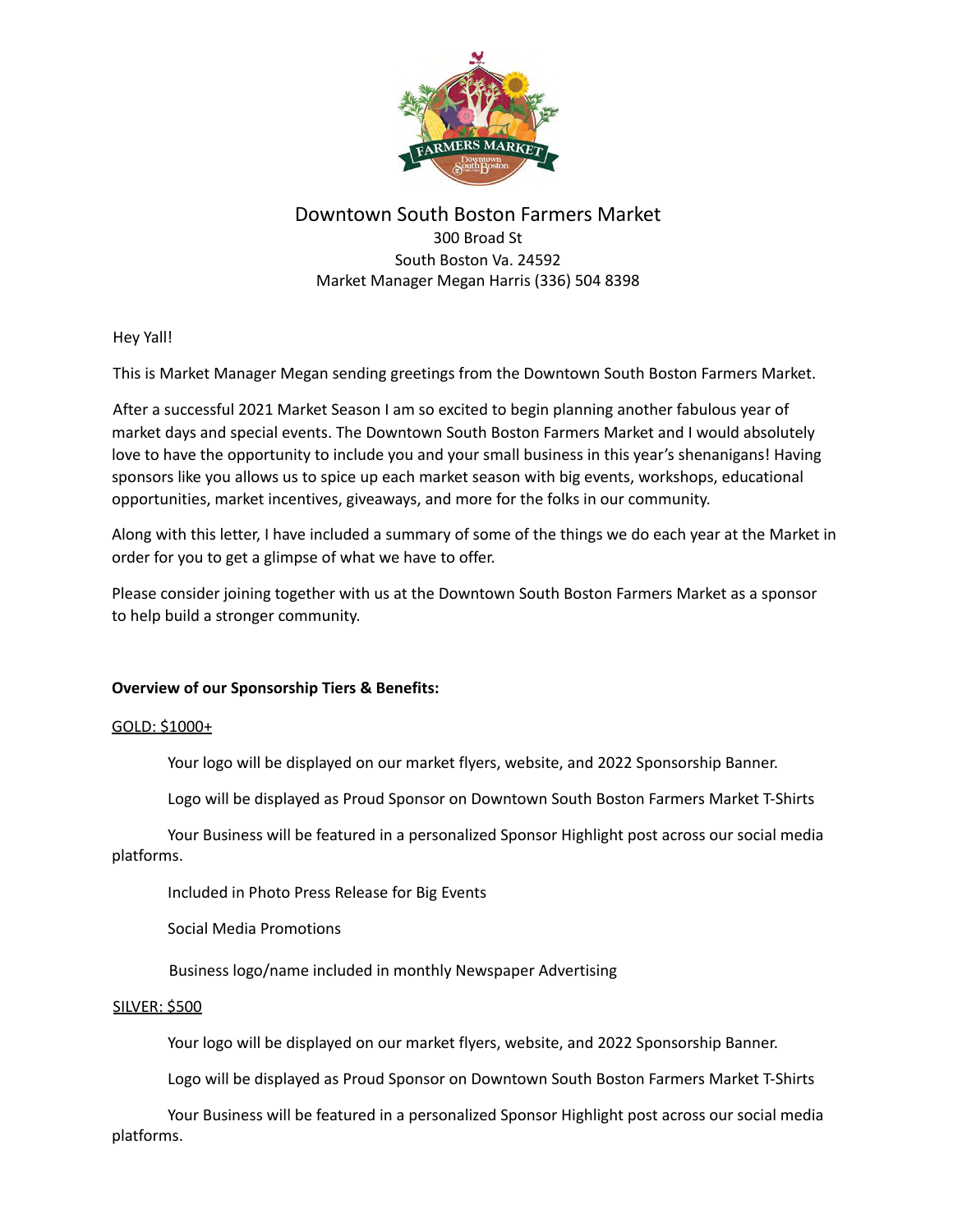Social Media Promotions

#### BRONZE: \$100

Your logo will be displayed on our market flyers, website, and 2022 Sponsorship Banner.

*Don't See a Tier that interests you? Don't worry,* **the possibilities are endless.** Contact Market Manager Megan to discuss a custom plan. (336)504-8398

We will also accept any donations that could be used as a raffle gift, with the acknowledgment of your donation.

If you are interested in becoming a sponsor of Downtown South Boston Farmers Market please don't hesitate to contact us.

Visit us on Facebook to check out upcoming events and join us at our markets for the freshest and friendliest local farmers and vendors.

Thank you in advance for taking the time to review our sponsorship proposal

package.

Sincerely,

Downtown South Boston Farmers Market Manager,

Megan Throckmorton-Harris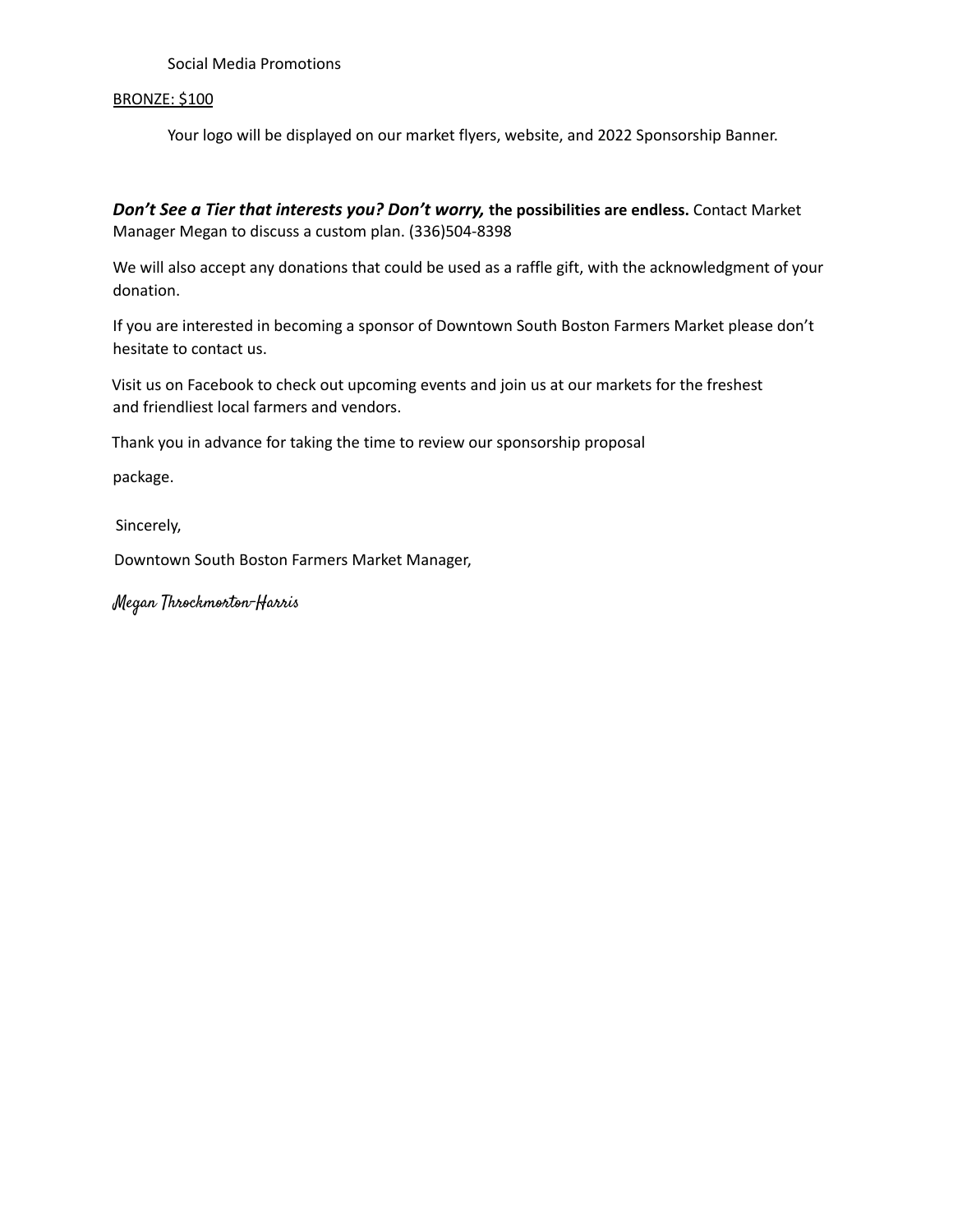

Ready to Become an Official Downtown South Boston Farmers Market Sponsor and help set our community on fire this year?! We seriously can not Thank you enough for supporting us and helping our community thrive!

Please give your information and sign for permission to share your info.

| Sponsor / Business Name: \\connect{\bmg n math> |  |
|-------------------------------------------------|--|
|                                                 |  |
|                                                 |  |
|                                                 |  |
|                                                 |  |
| Donation: O Bronze O Silver O Gold O Other      |  |

 $\overline{a}$  , and the contribution of the contribution of  $\overline{a}$  , and  $\overline{a}$  , and  $\overline{a}$  , and  $\overline{a}$  , and  $\overline{a}$  , and  $\overline{a}$  , and  $\overline{a}$  , and  $\overline{a}$  , and  $\overline{a}$  , and  $\overline{a}$  , and  $\overline{a}$  , and

Signature Date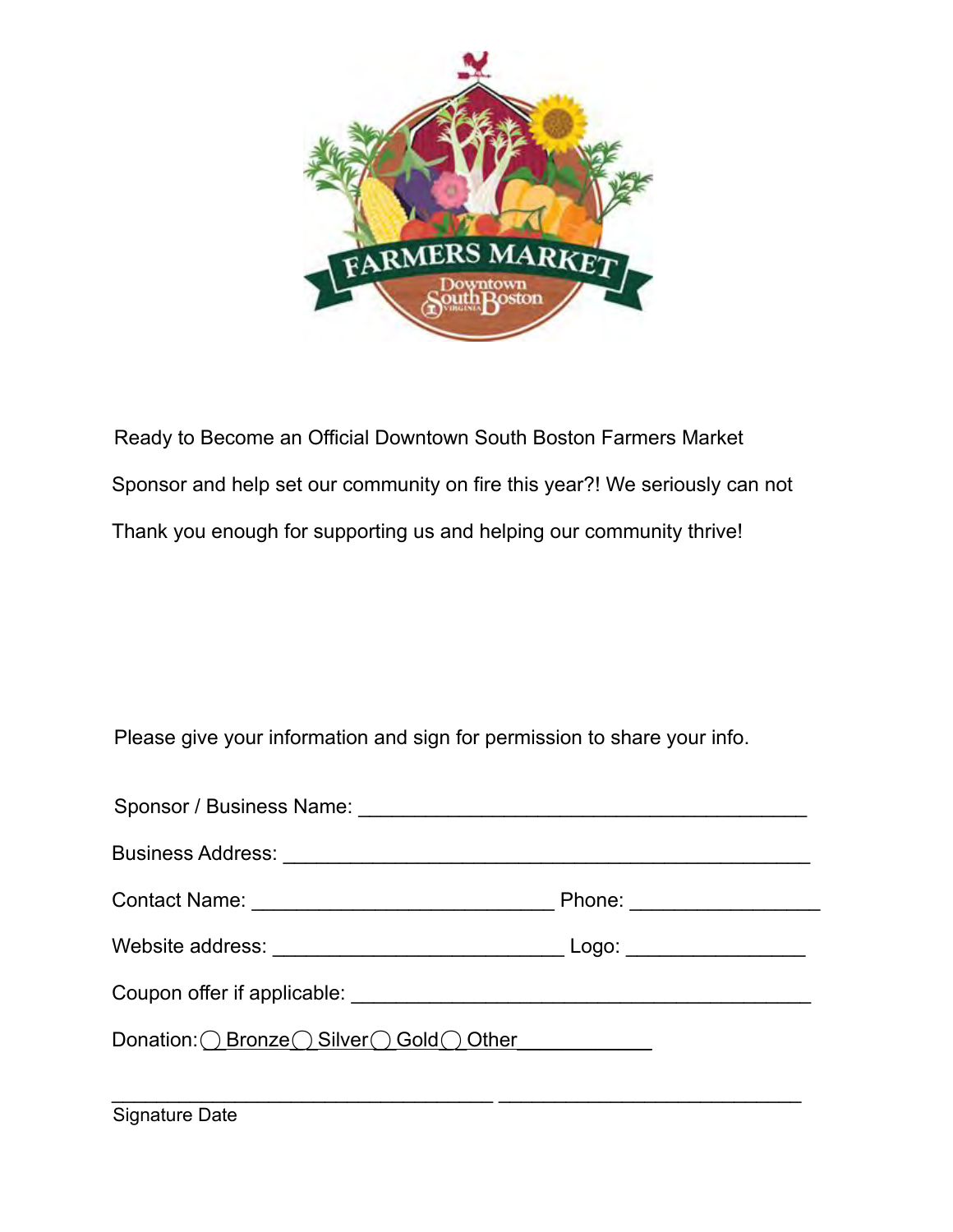

# *A Little About Us,*

The Downtown South Boston Farmers Market is a 501c3 nonprofit organization nestled in the small town of South Boston, VA. Our organization provides locally grown products, educational opportunities, and incentives to folks in the Halifax County community and surrounding areas.



Our Farmers market is proud to serve as a food hub that provides locally grown produce, meats, cheeses, baked goods, canned goods, and more. We also host craft vendors and local artisans that provide the community with an array of unique products from flower pressed jewelry and custom art to handpainted signs and homemade soap.

One of our top priorities is to ensure that everyone in our community have access to the top quality, nutrient dense food our vendors provide, so we partner with Virgina Fresh Match, accept SNAP/EBT, Senior Vouchers, and provide \$5 market vouchers through our Power of Produce Program. We work closely with our vendors and farmers by providing them with resources and support to ensure their successes as well as to ensure our community receives the absolute best products.

Educational Opportunities for both children and adults are another top priority at the Downtown South Boston Farmers Market. With the help of our Sponsors, we are able to host workshops and supply materials for home garden projects. We believe that hands-on educational opportunities are a key part in creating a healthier, happier community.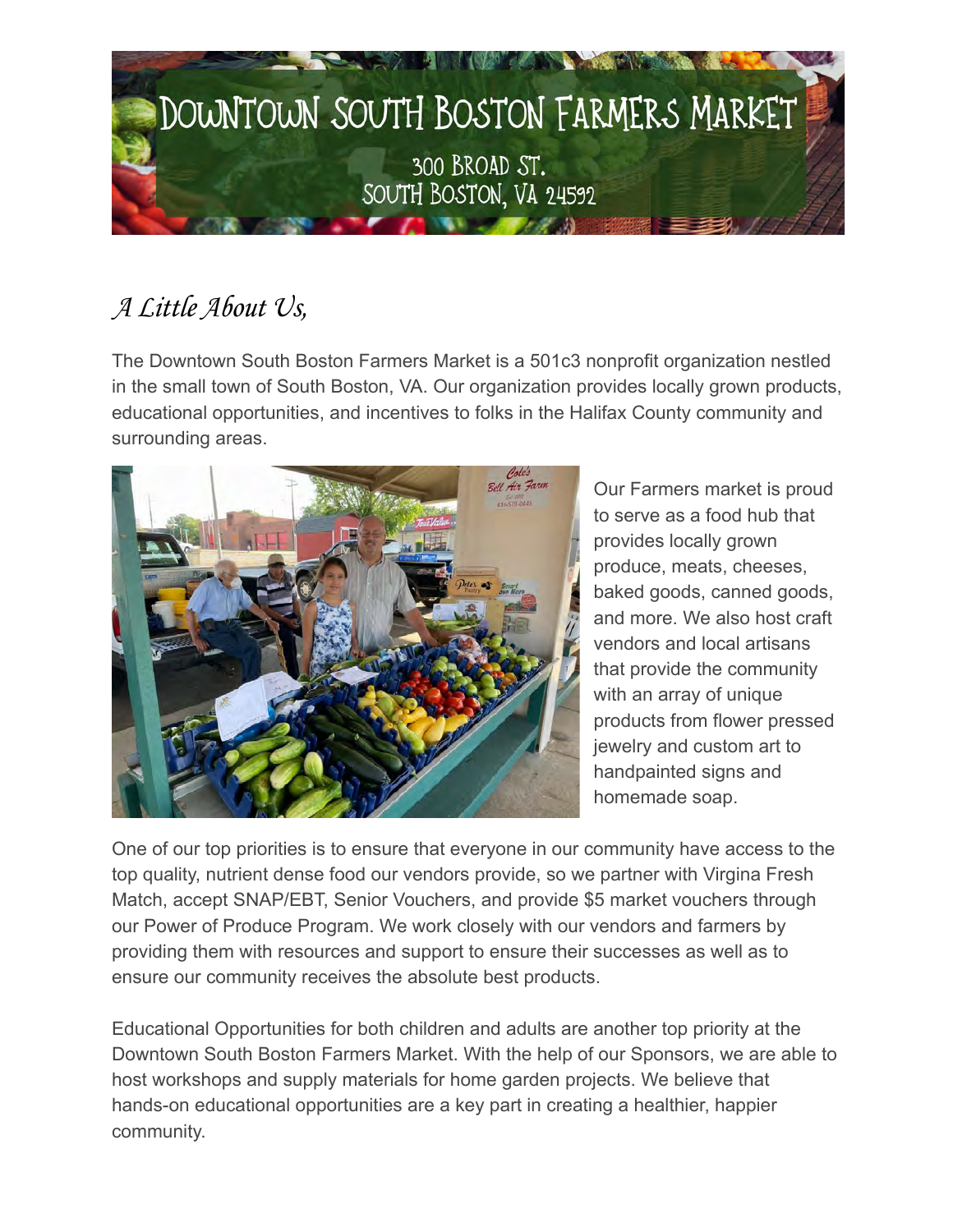Each year we happily host, Virginia Cooperative Extension and the Master Gardener program. Both organizations help educate adults on numerous topics not limited to food preservation, gardening, tool ID, etc. They also host planting, tool sharpening, and gardening workshops at the market throughout the year. To educate the public on the many ways to prepare in-season produce and healthy meals we partner with an array of local chefs and host food demonstrations.





The POP (Power of Produce) Program is the most popular of all of our youth programs. Each Saturday, Youth ages 2 - 18 participate in a hands-on activity and receive a \$5 market voucher to spend on any healthy market product. Hands-on Activities include but are not limited to tasting vegetables, examining plant roots, discovering how apple trees are grafted and grown, identifying the differences in different types of tomatoes, and learning how plants are grown. Pop has a positive impact on both the community and our farmers. Farmers accept POP vouchers from the children, turn them in each week, and are written a check. This program is important to our community because it teaches children to make smart choices and live healthier lifestyles.

Thanks to Microsoft and ChangeX our market is able to host the Grow It Yourself Incentive. This program encourages those in the community to step out of their comfort zones and try growing their own food. Because of the ChangeX grant we have been able to host numerous giveaways and educational opportunities. During the spring we give away plant starts as well as the educational resources to get participants started. Throughout the rest of the year we give away things like pumpkins, raised beds, watermelons, gardening books, etc to keep the incentive going. By the end of the season folks who have participated enter photo contests and show what they have accomplished. Names are drawn randomly for a prize and the process continues the following year.